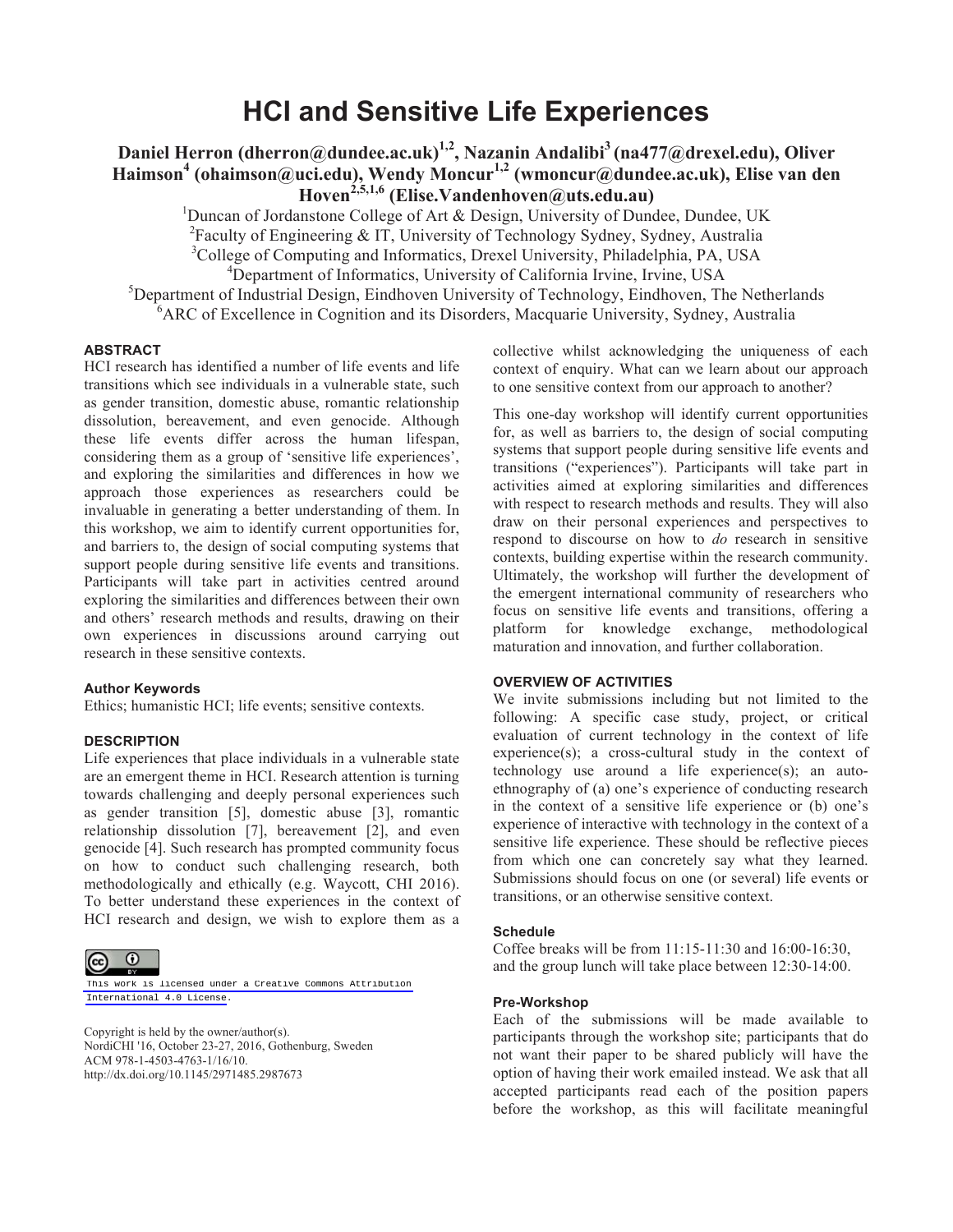discussion during the workshop activities. Similarly, we ask that all accepted participants read the following key papers:

- Jeffrey Bardzell and Shaowen Darzell. 2016. Humanistic HCI. *Interactions, March – April 2016, pp 20 – 29.*
- Wendy Moncur. 2013. The emotional wellbeing of researchers: considerations for practice. *Proc. CHI 2013.*

# **Icebreaker: Speed Dating (09:40-10:55)**

The workshop participants will be tasked with taking part in a "speed dating" activity, to get to know one another quickly. This will involve participants being given one minute with every other participant, during which time they will share who they are, as well as a brief description of their research area. While the social aspect of this is important, the icebreaker will also be the basis for the first Group Work section of the workshop.

#### **Foreground Similarities/Differences (10:55-11:15)**

Following the icebreaker activity, each participant will be asked to write on post-it notes what they believe are the most salient events of each life experience, in the context of digital technologies. For example, in the case of a relationship break up, an individual changing their relationship status on Facebook may be considered a significant step. Facilitators and workshop participants will then employ axial coding in real time, using the post-it notes, to determine similarities and differences between the different life events. We will then group these into potential themes such as privacy, wellbeing, and digital content ownership, which will be used to divide up the participants into break out groups as part of the next activity.

**Group Work: discuss themes and identify barriers/design opportunities (11:30-12:30, 14:00-14:30)**  The workshop participants will be asked to arrange themselves into breakout groups of 4-6 people, where each group will consist of participants from a mix of research fields interested in different types of life experiences. Participants will be tasked with discussing the themes identified in the previous activity across each of the different experiences that they study. In particular, each group will: critique digital technologies' current uses and limitations; identify barriers that individuals currently face across each of the experiences under discussion; distil opportunities for design from these limitations and barriers.

# **Summarise Group Discussions (14:30-15:00)**

The breakout groups will be recalled and asked to report on what they have discussed to the other groups. After all groups have had the opportunity to speak, the organisers will facilitate a discussion with the group as a whole; all participants, regardless of their groups, will have the opportunity to suggest themes or questions they would like to focus on. Notes will be stored in the form of a Google Doc, which will form the basis for sustaining the discussion and creating a community beyond the workshop session. As a group, the organisers and participants will conclude the activity by summarizing the main points of the discussion.

## **360 Degree Reflection (15:00-16:00)**

The final activity for the workshop session will entail a critical reflection on the current discourse around the conduct of HCI research, with a specific focus on working on life experiences in sensitive contexts. Participants will be familiar with key literature surrounding this issue, as we mentioned in the pre-workshop section of this submission, but the organisers will briefly summarise each paper at the beginning of the activity. Workshop participants will be asked to consider a number of issues, including:

- How our own personal motivations for conducting this type of research affect not only the outcomes, but also the process of conducting that research;
- The effect that conducting research has on the researcher (on a personal level, in terms of data interpretation etc.);
- The perceived effects of one's perspectives and subject position on the research they carry out.

Other relevant issues raised by workshop participants will also be discussed. As with the previous activity, the organisers and workshop participants' notes will be stored in the form of a Google Doc.

#### **Closing Remarks (16:30-17:30)**

It is important to the organisers that workshop participants are involved (as much as they want to be) in identifying routes for the dissemination of their work in the session. So, to finish off the workshop, we will discuss as a group the ways by which we hope to disseminate our work beyond NordiCHI 2016. Potential options include writing a special issue, working towards a panel at NordiCHI 2017, or creating an online collective blog about the outcomes of our workshop. To sustain this community of researchers, we will identify which medium will be best for maintaining context (e.g., mailing list, Facebook group) for discussion and continued collaboration at this point.

# **ORGANISER BIOGRAPHIES**

**Mr Daniel Herron** (dherron@dundee.ac.uk) is a joint PhD student at the University of Dundee, and at the University of Technology Sydney. His research interests lie in designing technology that can positively impact life experiences. His doctoral research explores what happens when a romantic relationship comes to an end in a digital context [7], with a focus on how individuals interact with digital possessions from a past relationship

**Ms Nazanin Andalibi** (naz@drexel.edu) is a PhD candidate at Drexel University. She studies self-disclosure and social support practices in socially stigmatized contexts or negative life events such as sexual abuse [1]. She also has reflected on her experience as a researcher in sensitive